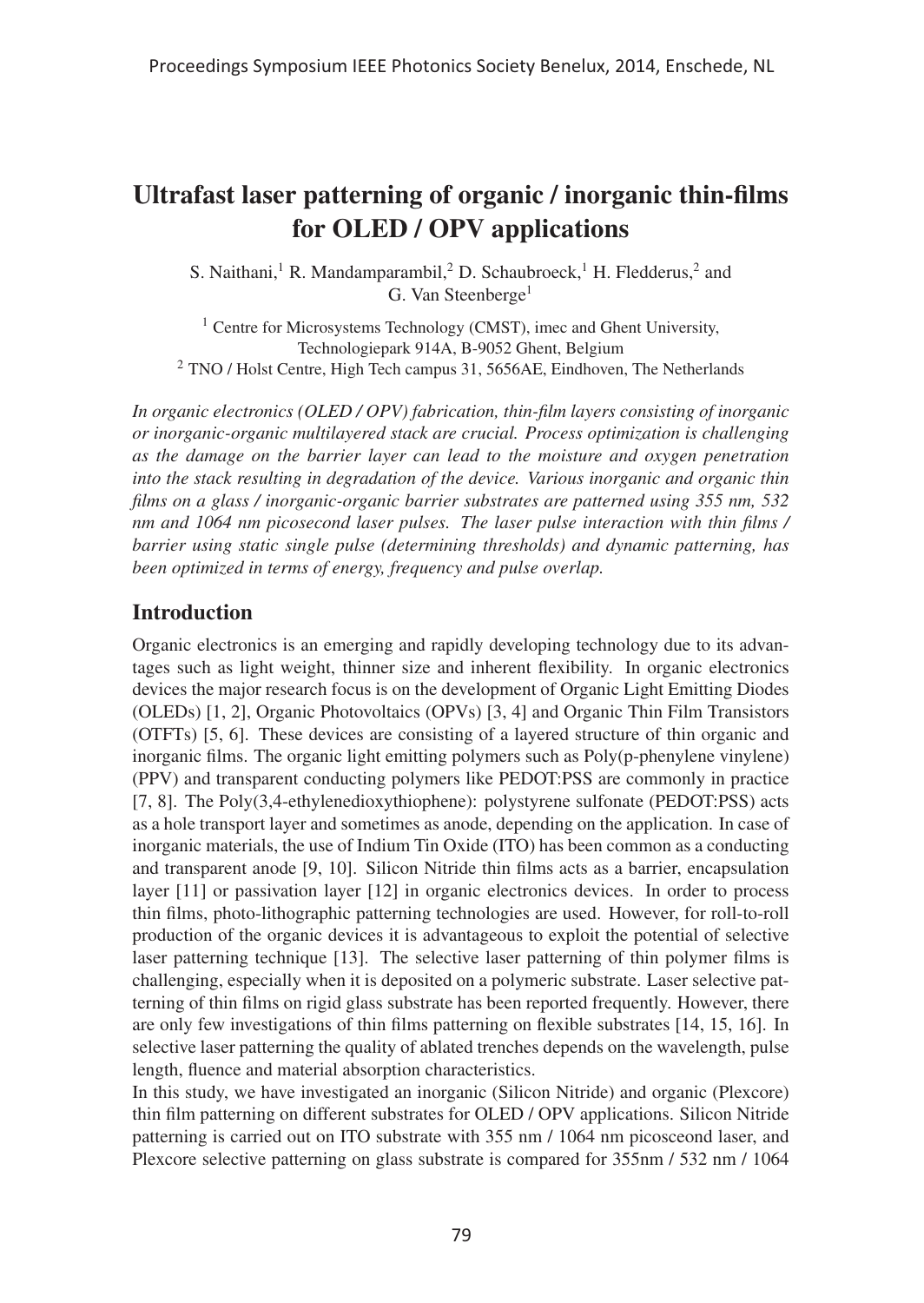#### Proceedings Symposium IEEE Photonics Society Benelux, 2014, Enschede, NL



(a) Patterned (width = 18 micorns) 532 nm wavelength with 355 nm wavelength (b) Line patterned with (c) Single pulse removal (d) Depth profile (depth = at 1064 nm wavelength 64 nm)

Figure 1: *Selective patterning of Plexcore thin films with 355nm, 532 nm and 1064 nm picosecond pulses.*

nm picosecond laser pulses. Selective ablation of Plexcore thin films on barrier substrate is also summarized briefly. In order to develop processes for selective patterning, the ablation thresholds are determined, and the influence of laser wavelengths on patterning is discussed.

## Methodology

Considering the patterning of Plexcore thin films on either glass or barrier substrate, the experiments were conducted using a Time Bandwidth picosecond laser from 3D-Micromac AG, Germany. This set-up can provide three different wavelengths: 355 nm, 532 nm and 1064 nm with different pulse repetition rates. Next, the Silicon Nitride thin films patterning on ITO was carried out at 355 nm and 1064 nm wavelengths using Talisker picosecond laser from Coherent Inc. The analyses of the ablated patterns are performed with optical microscope, depth profiler and scanning electron microscope (SEM).

#### Plexcore patterning

A series of experiments were conducted to study the Plexcore thin film ablation properties using picosecond laser pulses. The patterning with 355 nm wavelength was very successful as shown in Fig.1(a). The ablated line track (width about 18 microns) is clean and no detectable damage on the substrate has been observed in optical microscopic and SEM (not shown here) analysis. The measured depth of the track is approximately 64 nm (Fig.1(d)), which is slightly higher than the actual thickness of Plexcore thin film (60 nm). However, it is difficult to determine the exact depth as the roughness of such plexcore thin film prepared by spin coating also plays an important role.

When the experiments were conducted with 532 nm wavelength the selective patterning was successful. The ablated track is clean and debris free as shown in Fig.1(b). The selective ablation in this case is driven by a combination of photochemical and photothermal processes. The line patterning with 1064 nm was difficult, however the single pulse selective ablation was successful (refer Fig.1(c)). The reason for this can be justified as the higher ablation threshold value at 1064 nm wavelength compared to 355 nm / 532 nm wavelengths. The thin film ablation thresholds are determined at different wavelengths with single pulse ablation on a glass substrate and results are plotted in Fig.2(a). These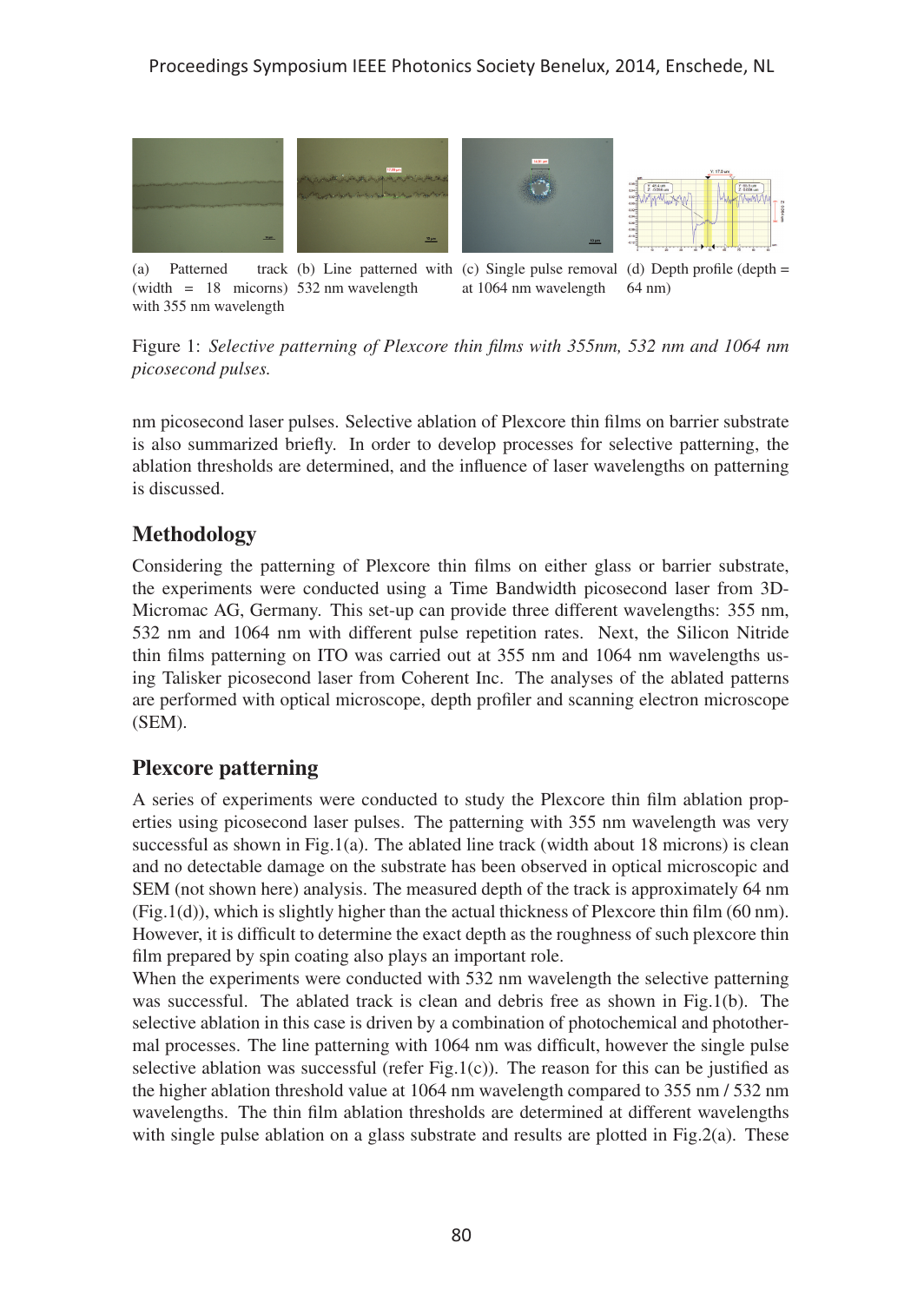

(a) Ablation thresholds at different wavelengths (b) Single pulse Silicon Nitride removal

(c) Silicon Nitride patterning on ITO

Figure 2: *Ablation threshold determination for Plexcore thin films; patterning of Silicon Nitride thin films.*

plots clearly indicate the much higher value of ablation threshold for 1064 nm as compared to 355 nm / 532 nm wavelengths.

In a similar fashion, the experiments were conducted for the Plexcore thin film on a flexible barrier foil. At 355 nm wavelength the results show feasibility of patterning on barrier but still under investigation and needs further optimization of the process. However, the higher wavelengths (532 nm / 1064 nm) seems hardly suitable for Plexcore thin film patterning on barrier. It has been observed that on flexible barrier substrate the patterning of thin films is very successful at UV wavelengths [17].

## Silicon Nitride Patterning

In the next step, the patterning of inorganic thin films of Silicon Nitrides were tested with 355 nm and 1064 nm wavelengths, picoseocnd pulses. Unlike the organic Plexcore thin films, in this case 1064 nm pulses are able to selectively pattern the Silicon Nitride thin film on ITO substrate. The results are shown in Fig.2(b) (single pulse removal) and Fig.2(c) (line patterning), which indicate that the patterned regions are clean and debris free. The ablation mechanism assumed to be photomechanical in nature. On the other hand, the 355 nm picosecond pulses can not provide the better results in this case. The successful ablation of Silicone Nitride thin film with 1064 nm can be attributed to the substrate influence on patterning [18], as the absorption of ITO plays a crucial role in this case. Hence, this patterning is substrate assisted and it is not always beneficial to have higher absorption of the top layer for selective patterning.

## **Conclusions**

In this work, we have investigated selective patterning of organic and inorganic thin films using different laser wavelengths and picosecond pulses. The selective patterning of organic thin film on glass substrate was very successful, whereas on a flexible barrier the process still needs optimization. In case of inorganic thin film, the patterning was very successful on ITO substrate and the influence of substrate plays an important role on patterning.